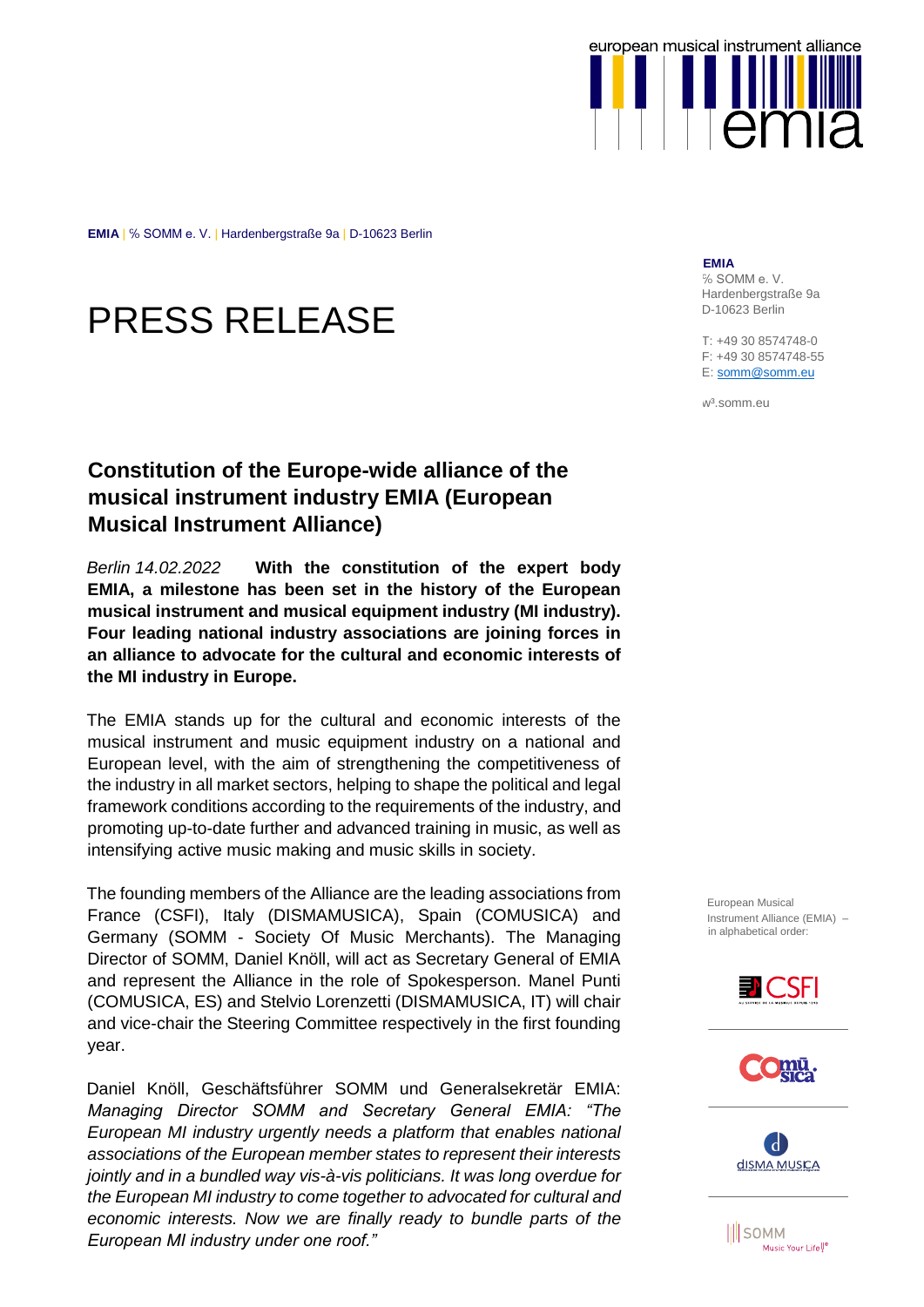european musical instrument alliance err

Manel Punti, President COMUSICA (ES) and Chair of the EMIA Steering Committee: *"In these difficult times, it is important to speak with a strong voice. The MI industry needs a professional and reliable organisation that successfully deals with the pressing issues of European politics and defends music as one of the most important commodities for our societies."*

Stelvio Lorenzetti, Spokesperson DISMAMUSICA (IT) and Vice-Chairman of the EMIA Steering Committee: *"It is time for all the musical instrument associations in Europe to be united and finally speak with one voice to the European Parliament and to the European Commission in order to be much more representative, so that the demands of the national associations that recognise themselves in the EMIA are taken into account and the changes necessary for the development of the market are implemented, such as competition law and the enhancement of the cultural role and function of the MI industry in building a new European identity".*

Fanny Reyre Ménard, spokesperson for CSFI (FR) and founding member of EMIA: *"Music is a major part of European living culture and musical instruments are the heart of it We founded EMIA to make the voice of the musical instrument industry heard by the European Union: the beautiful and strong voice of so many wonderful professionals in Europe who share the same passion for musical instruments and music."*

Representatives of the national associations had already come together for the first time in December 2019 and addressed the European Parliament and the EU Commission with an appeal "for the preservation of the cultural heritage of musical instruments in Europe", which received widespread attention: For example, EMIA's submissions in the area of the Vertical Block Exemption Regulation (VBER) have led to the topic of a MAP, among others, being included in the VBER's draft guidelines and discussed by European policymakers. One of the focal points of EMIA's current work is to push this issue further and lead to concrete results in a timely manner. As an extension of its activities, the technical committee has written the topics of resource and raw product regulation as well as musical education into its agenda, in addition to dealing with competition.

The Steering Committee and the Secretary General have also set themselves the task of finding other European associations and organisations in the MI industry as partners. Co-operations with other associations who wish to become part of the alliance are welcome to become members of the European Musical Instrument Alliance.

European Musical Instrument Alliance (EMIA) – in alphabetical order:







**III** SOMM Music Your Life<sup>U®</sup>